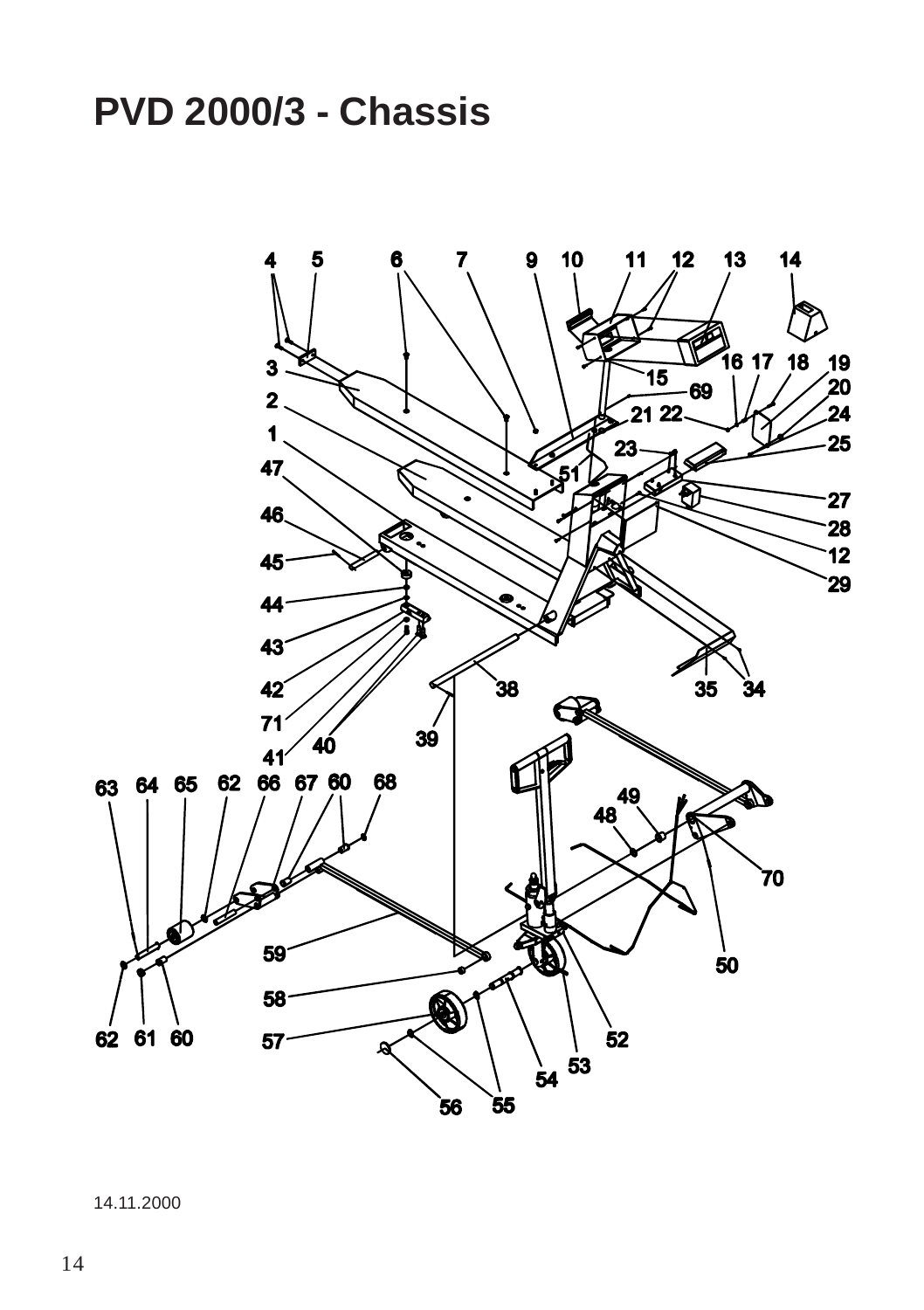| <b>Spare Parts List</b> |                  |                                                    | <b>PVD 2000/3 - Chassis</b>                                  |                                                            | 11.09.2003                                                                             |                         |
|-------------------------|------------------|----------------------------------------------------|--------------------------------------------------------------|------------------------------------------------------------|----------------------------------------------------------------------------------------|-------------------------|
| Pos.                    | Part no.         | Benævnelse                                         | <b>Description</b>                                           | <b>Benennung</b>                                           | <b>Désignation</b>                                                                     | Pcs.                    |
| 1                       | 300166<br>305090 | Chassis kpl. 540<br>Chassis kpl. 700               | Chassis cpl. 540<br>Chassis cpl. 700                         | Chassis kpl. 540<br>Chassis kpl. 700                       | Chassis cpl. 540<br>Chassis cpl. 700                                                   | 1                       |
| $\mathbf{2}$            | 403631           | Vejegaffel, højre                                  | Weighing fork, right                                         | Wiegegabel, Rechts                                         | Fourche de pesée droite                                                                | $\mathbf{1}$            |
| 3                       | 403630           | Vejegaffel, venstre                                | Weighing fork, left                                          | Wiegegabel, Links                                          | Fourche de pesée gauche                                                                | $\mathbf{1}$            |
| $\overline{\mathbf{4}}$ | 911825           | Skrue                                              | Screw                                                        | Schraube                                                   | Vis                                                                                    | $\overline{4}$          |
| 5                       | 403644           | Gummiliste                                         | Rubber buffers                                               | Gummileisten                                               | Butée caoutchouc                                                                       | $\overline{c}$          |
| 6                       | 917117           | Skrue                                              | Screw                                                        | Schraube                                                   | Vis                                                                                    | $\overline{4}$          |
| 7                       | 921080           | Møtrik                                             | Nut                                                          | Mutter                                                     | Ecrou                                                                                  | $\overline{4}$          |
| 9                       | 403655<br>403877 | Vinkel f/vejegaffel 540<br>Vinkel f/vejegaffel 700 | Angle for weighing fork, 540<br>Angle for weighing fork, 700 | Winkel f/Wiegegabel, 540<br>Winkel f/Wiegegabel, 700       | Equerre pour fourche de<br>pesée 540<br>Equerre pour fourche de<br>pesée 540           | 1                       |
| 10                      | 990070           | Håndtag, sort plast                                | Handle, black plastic                                        | Deichsel, schwarzer Kunststoff                             | Poignée noire plastique                                                                | $\mathbf{1}$            |
| 11                      | 403640           | Topdisplay                                         | Top display                                                  | Topdisplay                                                 | Couvercle afficheur                                                                    | 1                       |
| 12                      | 913512           | <b>Skrue</b>                                       | Screw                                                        | Schraube                                                   | Vis                                                                                    | 8                       |
| 13                      | 987300<br>987310 | Display LWS 400<br>Display LWS 600                 | Display LWS 400<br>Display LWS 600                           | Display LWS 400<br>Display LWS 600                         | Display LWS 400<br>Display LWS 600                                                     | 1                       |
| 14                      | 108008           | Ladestation kpl.                                   | Charging station cpl.                                        | Ladestation kpl.                                           | Support de charge compl.                                                               | $\mathbf{1}$            |
| 15                      | 990034           | Selvklæbende absorber                              | Self-seating absorber                                        | Selbstklebender Absorber                                   | Support pivotant                                                                       | $\overline{4}$          |
| 16                      | 924060           | <b>Skive</b>                                       | Washer                                                       | Scheibe                                                    | Rondelle                                                                               | $\mathbf{1}$            |
| 17                      | 958065           | Trykfjeder                                         | Compression spring                                           | Druckfeder                                                 | Ressort de pression                                                                    | 1                       |
| 18                      | 917635           | <b>Skrue</b>                                       | Screw                                                        | Schraube                                                   | Vis                                                                                    | 1                       |
| 19                      | 403543           | Afdækningsplade                                    | Cover plate                                                  | Abdeckplatte                                               | Volet d'ouverture                                                                      | $\mathbf{1}$            |
| 20                      | 941205           | Bakelitkugle                                       | Plastic ball                                                 | Plastik Kugel                                              | <b>Bille</b> plastique                                                                 | $\mathbf{1}$            |
| 21                      | 935250           | Springring                                         | Spring ring                                                  | <b>Spring Ring</b>                                         | Circlip                                                                                | $\mathbf{1}$            |
| 22                      | 921060           | Møtrik                                             | Nut                                                          | Mutter                                                     | Ecrou                                                                                  | $\mathbf{1}$            |
| 23                      | 921050           | Møtrik                                             | Nut                                                          | Mutter                                                     | Ecrou                                                                                  | $\overline{4}$          |
| 24                      | 919617           | <b>Skrue</b>                                       | Screw                                                        | Schraube                                                   | Vis                                                                                    | $\mathbf{1}$            |
| 25                      | 987023           | Batteri                                            | <b>Battery</b>                                               | <b>Batterie</b>                                            | Batterie                                                                               | $\mathbf{1}$            |
| 27                      | 403995           | <b>Batteriskuffe</b>                               | <b>Battery</b> drawer                                        | Batterieschublade                                          | Tiroir batterie                                                                        | $\mathbf{1}$            |
| 28                      | 987017           | Lader                                              | Charger                                                      | Ladegerät                                                  | Chargeur                                                                               | 1                       |
| 29                      | 403532           | Afdækningsplade                                    | Cover plate                                                  | Abdeckplatte                                               | Volet couivre-joint                                                                    | $\mathbf{1}$            |
| 34                      | 916413           | Pladeskrue                                         | Screw                                                        | Schraube                                                   | Vis                                                                                    | $\overline{c}$          |
| 35                      | 403670<br>403885 | Afdækn. f/trekant 540<br>Afdækn. f/trekant 700     | Cover plate f/ triangle 540<br>Cover plate f/ triangle 700   | Abdeckplatte f/ Dreieck 540<br>Abdeckplatte f/ Dreieck 700 | Plaque de protection<br>pour triangle 540<br>Plaque de protection<br>pour triangle 700 | 1                       |
| 38                      | 400135<br>400213 | Tværaksel 540<br>Tværaksel 700                     | Axle 540<br>Axle 700                                         | Achse 540<br>Achse 700                                     | Arbre transversal 540<br>Arbre transversal 700                                         | 1                       |
| 39                      | 931536           | Rørstift                                           | Tubular pin                                                  | Rohrstift                                                  | Goupille                                                                               | 1                       |
| 40                      | 911240           | <b>Skrue</b>                                       | Screw                                                        | Schraube                                                   | Vis                                                                                    | 8                       |
| 41                      | 912125           | <b>Skrue</b>                                       | Screw                                                        | Schraube                                                   | Vis                                                                                    | $\overline{4}$          |
| 42                      | 987320           | Vejecelle                                          | Weighing cell                                                | Gewichtgeber                                               | Cellule de pesée                                                                       | $\overline{4}$          |
| 43                      | 929010           | Kugleskive                                         | <b>Ball</b> washer                                           | Kugelscheibe                                               | Rondelle pour bille                                                                    | $\overline{\mathbf{4}}$ |
| 44                      | 929011           | Kegleskål                                          | Cone washer                                                  | Kegelschale                                                | Butée cônique                                                                          | $\overline{4}$          |
| 45                      | 931440           | Rørstift                                           | Tubular pin                                                  | Rohrstift                                                  | Goupille                                                                               | $\overline{c}$          |
| 46                      | 400131           | Hjulgaffelaksel                                    | Fork axle                                                    | Achse f. Radgabel                                          | Essieu de fourche                                                                      | $\overline{c}$          |
| 47                      | 404015           | Absorber                                           | Absorber                                                     | Absorber                                                   | Amortisseur                                                                            | $\overline{4}$          |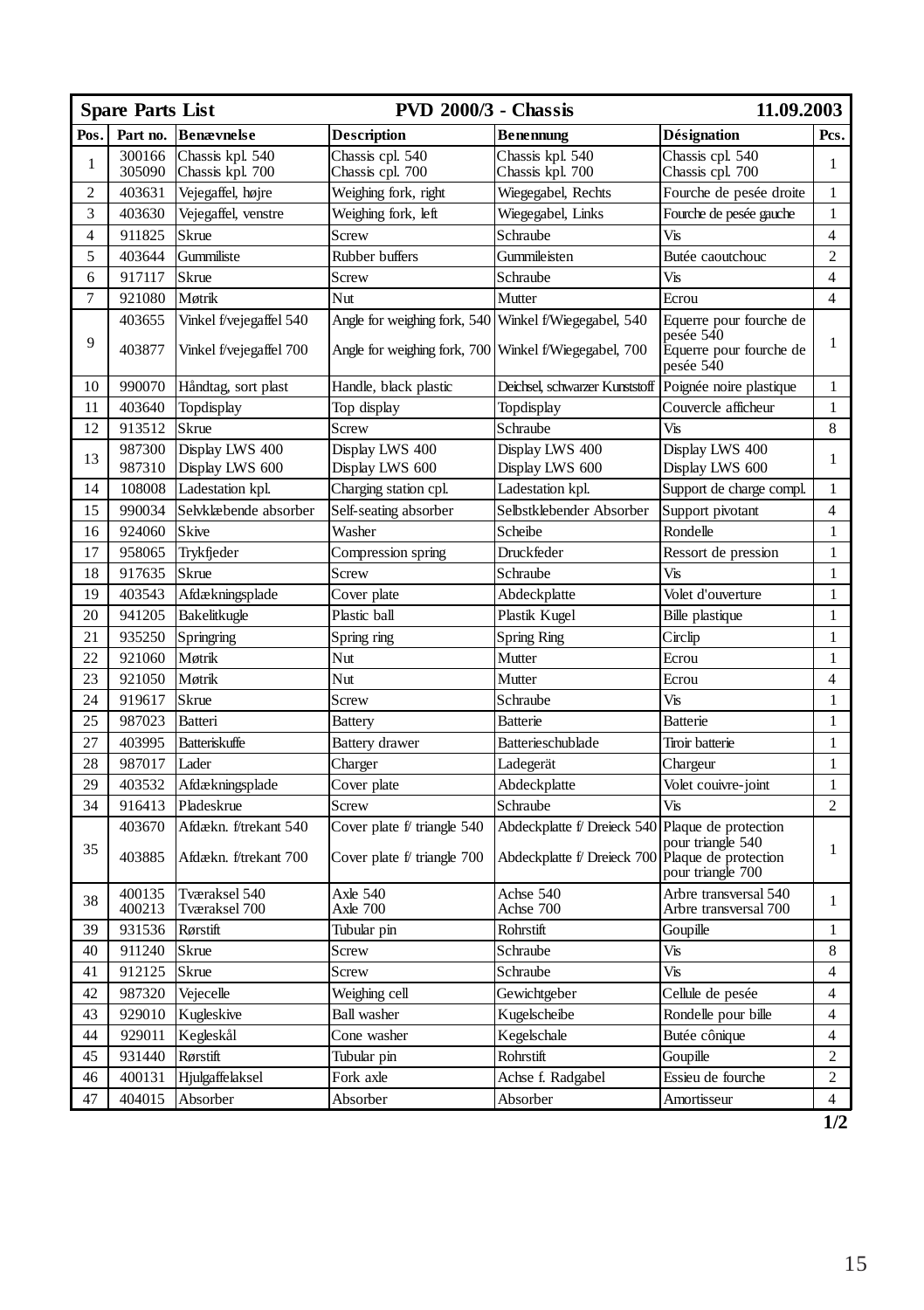# **PVD 2000/3 - Chassis**



14.11.2000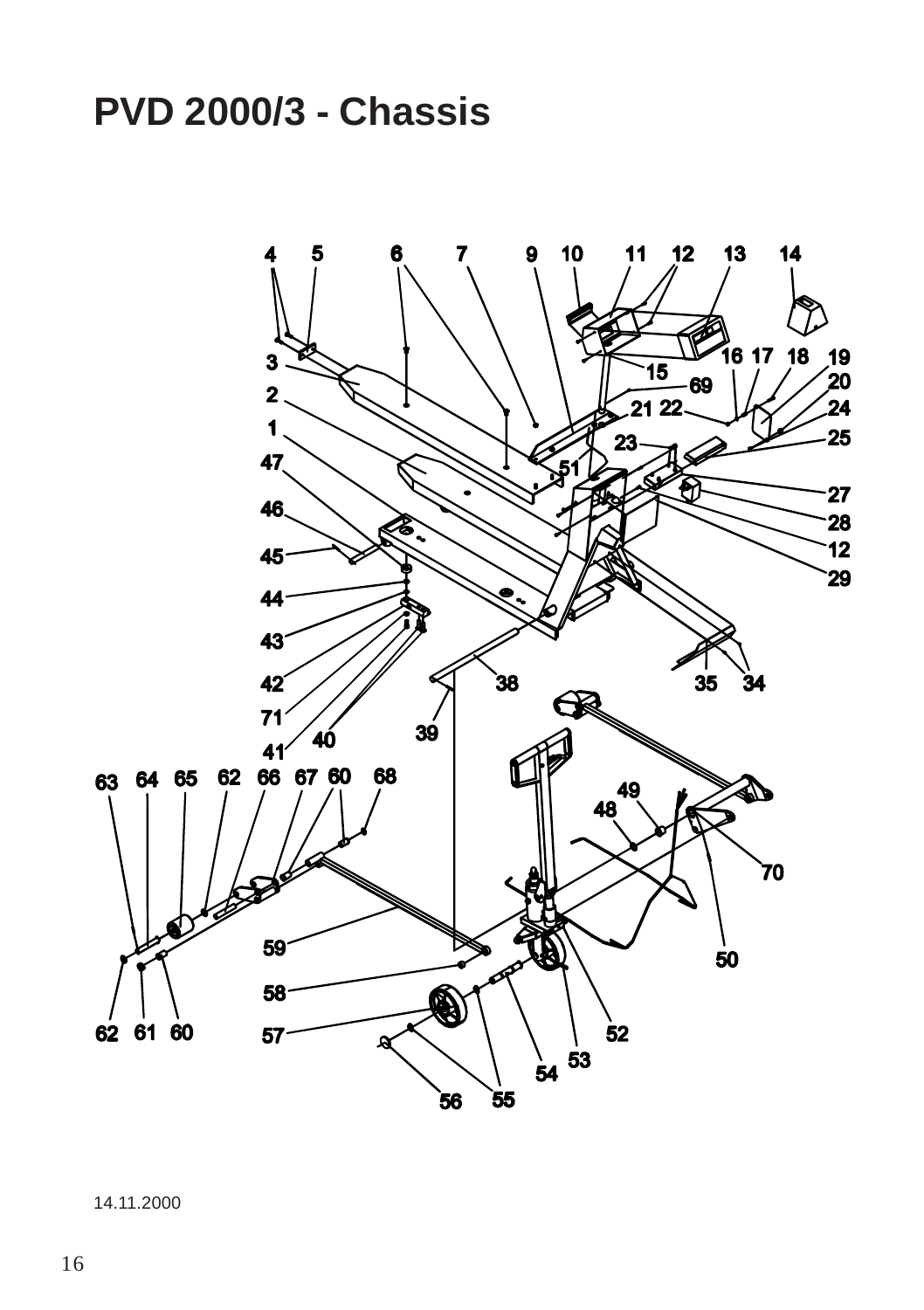|    | Spare Parts List   |                                                                                                 | <b>PVD 2000/3 - Chassis</b>                                                                  |                                                                                     | 11.09.2003                                                                                                      |                |
|----|--------------------|-------------------------------------------------------------------------------------------------|----------------------------------------------------------------------------------------------|-------------------------------------------------------------------------------------|-----------------------------------------------------------------------------------------------------------------|----------------|
| 48 | 926250             | Skive                                                                                           | Washer                                                                                       | Scheibe                                                                             | Rondelle                                                                                                        | $\overline{c}$ |
| 49 | 948259             | Bøsning                                                                                         | <b>Bushing</b>                                                                               | <b>Buchse</b>                                                                       | Bague                                                                                                           | $\overline{c}$ |
| 50 | 931530             | Rørstift                                                                                        | Tubular pin                                                                                  | <b>Rohrstift</b>                                                                    | Goupille                                                                                                        | $\overline{c}$ |
| 51 | 108002             | Powerkabel                                                                                      | Power cable                                                                                  | Powerkabel                                                                          | Câble de charge                                                                                                 | $\mathbf{1}$   |
| 52 | 101009             | Pumpe m/håndtag                                                                                 | Pump w/ handle                                                                               | Pumpe m/Deichsel                                                                    | Pompe avec poignée                                                                                              | $\mathbf{1}$   |
| 53 | 931150             | Rørstift                                                                                        | Tubular pin                                                                                  | <b>Rohrstift</b>                                                                    | Goupille                                                                                                        | $\mathbf{1}$   |
| 54 | 400128             | Styrehjulsaksel                                                                                 | Steering wheel axle                                                                          | <b>Lenkradachse</b>                                                                 | Axe de roue directrice                                                                                          | 1              |
| 55 | 933250             | Låsering                                                                                        | Locking ring                                                                                 | Schließring                                                                         | Circlip                                                                                                         | 4              |
| 56 | 944201             | Hjulkapsel                                                                                      | Hub cap                                                                                      | Radkappe                                                                            | Chapeau de roue                                                                                                 | $\overline{c}$ |
| 57 | 300060L            | Styrehjul, polyurethan m/lejer<br>300064L Styrehiul, nylon m/lejer                              | Steering wheel, poly. w/bearings<br>Steering wheel, nylon w/bearings                         | Lenkrolle, Poly. m/Lager<br>Lenkrolle, Nylon m/Lager                                | Roue directrice, poly à paliers<br>Roue directrice, nylon à paliers                                             | 2              |
| 58 | 948221             | Bøsning                                                                                         | <b>Bushing</b>                                                                               | <b>Buchse</b>                                                                       | Bague                                                                                                           | $\overline{2}$ |
| 59 | 401631V            | Trykstang, venstre<br>401631H Trykstang, højre                                                  | Push rod. left<br>Push rod, right                                                            | Druckstange, Links<br>Druckstange, Rechts                                           | Barre-poussoir, gauche<br>Barre-poussoir, droite                                                                | 1              |
| 60 | 400030             | Bøsning                                                                                         | <b>Bushing</b>                                                                               | <b>Buchse</b>                                                                       | Bague                                                                                                           | 8              |
| 61 | 401148             | Stålrulle                                                                                       | Roller                                                                                       | Stahlrolle                                                                          | Rouleau d'acier                                                                                                 | 4              |
| 62 | 400159             | Afstandsrør                                                                                     | Spacer pipe                                                                                  | Abstandrohr                                                                         | Tube entretoise                                                                                                 | $\overline{4}$ |
| 63 | 931430             | Rørstift                                                                                        | Tubular pin                                                                                  | <b>Rohrstift</b>                                                                    | Goupille                                                                                                        | 4              |
| 64 | 400130             | Hiulaksel                                                                                       | Wheel axle                                                                                   | Radachse                                                                            | Axe de roue                                                                                                     | $\overline{2}$ |
| 65 | 300061L<br>300063L | Gaffelhjul, poly. m/lejer<br>300062L Gaffelhjul, vulkollan m/lejer<br>Gaffelhjul, nylon m/lejer | Fork wheel, poly. w/bearings<br>Fork wheel, vulk. w/bearings<br>Fork wheel, nylon w/bearings | Gabelrolle, Poly. m/Lager<br>Gabelrolle, Vulk. m/Lager<br>Gabelrolle, Nylon m/Lager | Galet de fourche, poly. à paliers<br>Galet de fourche, vulkollan à paliers<br>Galet de fourche, nylon à paliers | 2              |
| 66 | 400129             | Aksel trykstang                                                                                 | Push rod axle                                                                                | Achse f. Druckstange                                                                | Barre-poussoir essieu                                                                                           | $\overline{c}$ |
| 67 | 401630             | Hjulgaffel kpl.                                                                                 | Roller fork cpl.                                                                             | Radgabel kpl.                                                                       | Etrier de galet cpl.                                                                                            | $\overline{c}$ |
| 68 | 935201             | Låsering                                                                                        | Locking ring                                                                                 | Schließring                                                                         | Circlip                                                                                                         | $\overline{c}$ |
| 69 | 910608             | Pinolskrue                                                                                      | Pointed screw                                                                                | Reitstockschraube                                                                   | Vis pivot                                                                                                       | $\mathbf{1}$   |
| 70 | 300025<br>300120   | Vippearm 540<br>Vippearm 700                                                                    | Vippearm kpl. 540<br>Vippearm kpl. 700                                                       | Lifting arm kpl. 540<br>Lifting arm cpl. 700                                        | Schwinge kpl. 540<br>Schwinge kpl. 700                                                                          | 1              |
| 71 | 403669             | Gummiskive for vejecelle                                                                        | Rubberring for weight cell                                                                   | Gummi Spannscheibe für<br>Wiege                                                     | Rondelle                                                                                                        | $\overline{4}$ |

**2/2**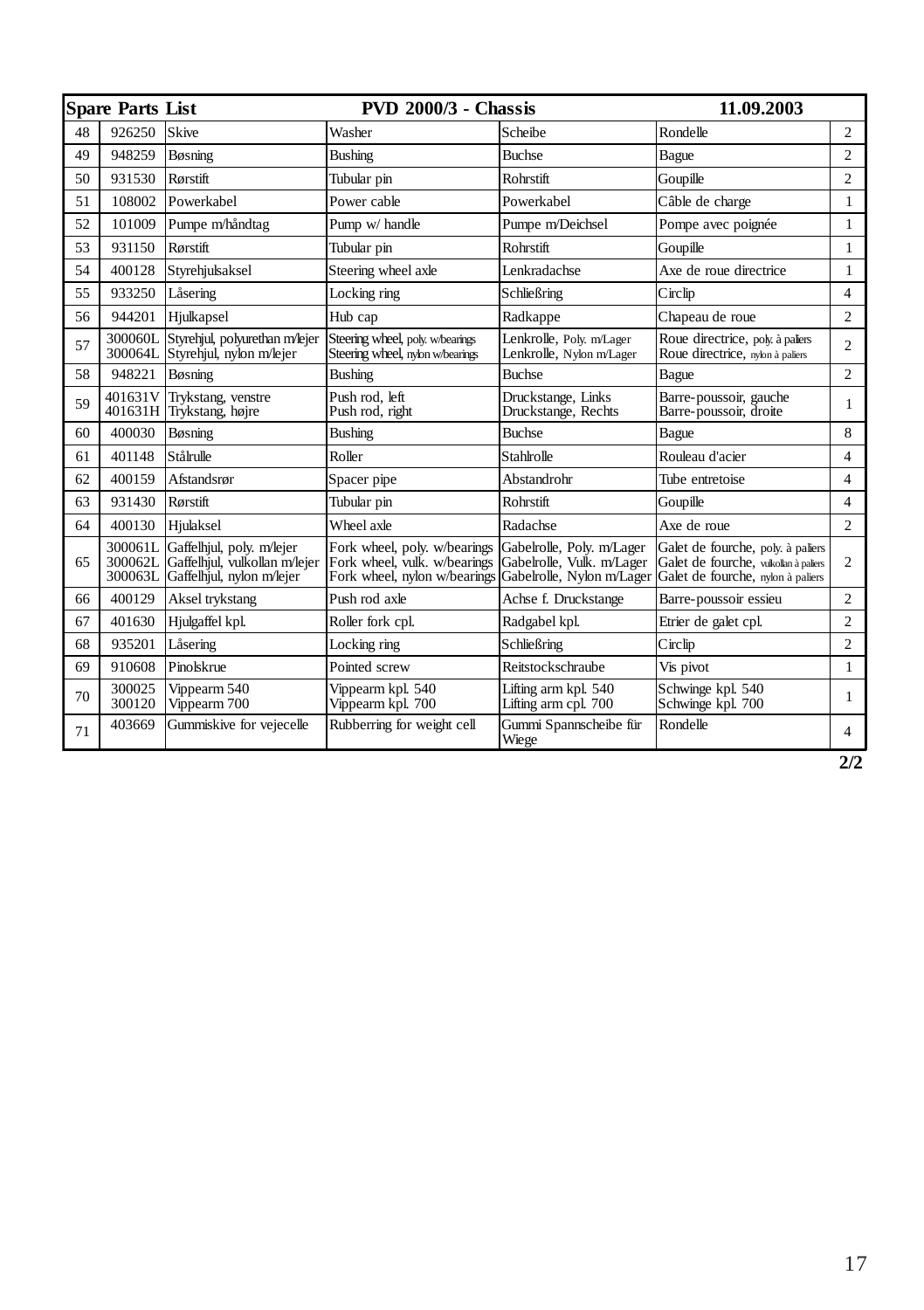## **PVD 2000/3 - The hydraulic unit**

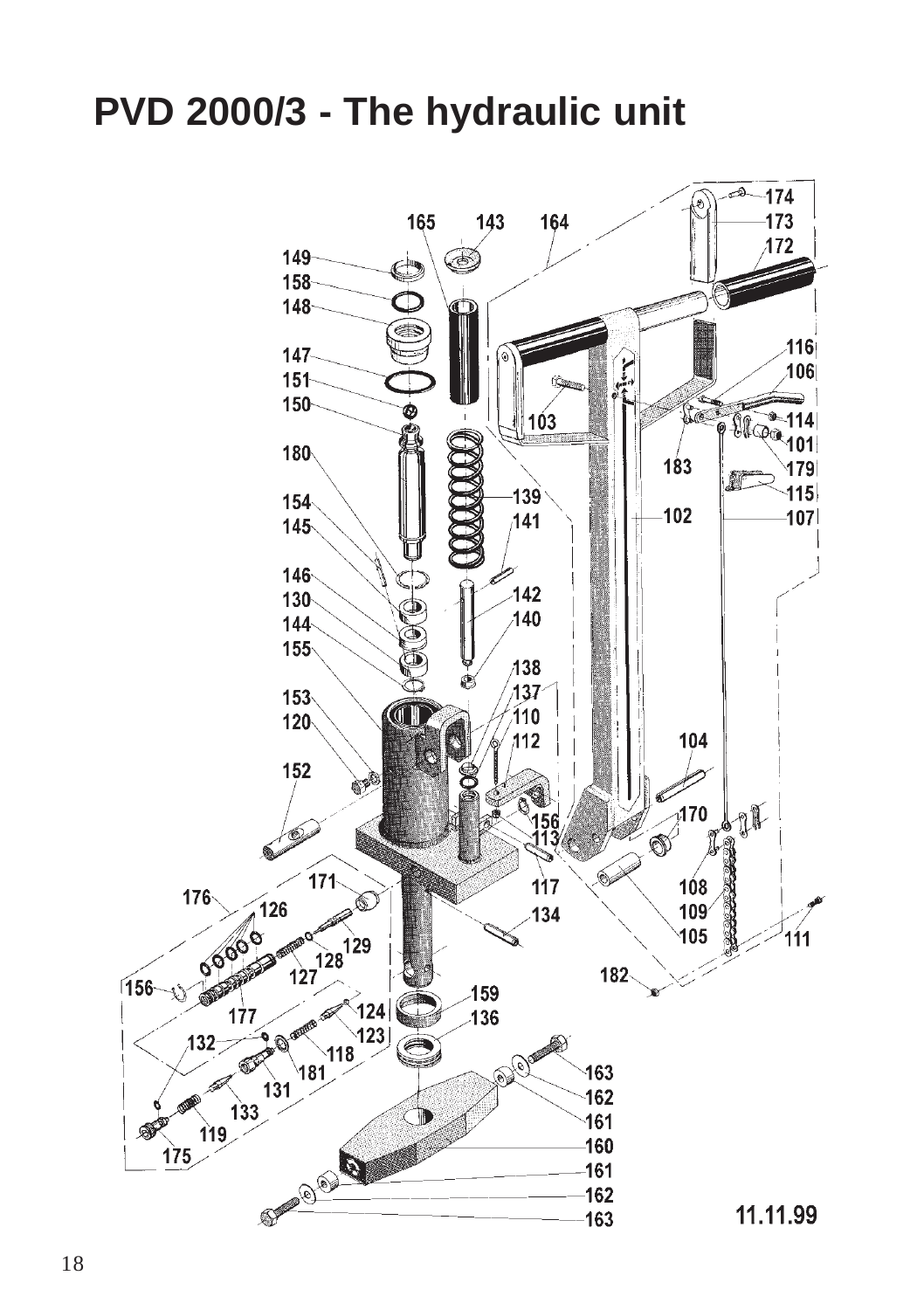| Part no.<br><b>Benævnelse</b><br><b>Benennung</b><br><b>Désignation</b><br>Pos.<br><b>Description</b><br>Pcs.<br>921060<br>101<br>Sikringsmøtrik<br>Lock nut<br>Gegenmutter<br>Ecrou de verrouillage<br>1<br>102<br>200024<br>Håndtag<br>Handle<br>Deichsel<br>Manette<br>$\mathbf{1}$<br>103<br>915635<br>Stålbolt<br>Bolzen<br>Vis<br>Bolt<br>$\mathbf{1}$<br>$\mathbf{1}$<br>104<br>931270<br>Rørstift<br>Tubular pin<br>Rohrstift<br>Goupille<br>105<br>Rolle<br>$\mathbf{1}$<br>400116<br>Rulle<br>Roller<br>Rouleau<br>400117<br>Udløserhåndtag<br>Manette de décompression<br>$\mathbf{1}$<br>106<br>Release lever<br>Auslösehandgriff<br>400169<br>$\,1$<br>107<br>Udløserstang<br>Controlrod<br>Auslösestange<br>Tige de décompression<br>951001<br>Kædesamler<br>Chaînon d'assemblage<br>108<br>Chain connector<br>Kettensamler<br>$\mathbf{1}$<br>$\mathbf{1}$<br>109<br>951002<br>Kæde<br>Chain<br>Chaîne<br>Kette<br>110<br>919540+<br>Øjeskrue<br>Eye bolt<br>Augenschraube<br>Vis à oeillet<br>$\mathbf{1}$<br>Vis<br>$\mathbf{1}$<br>111<br>912412<br>Skrue<br>Screw<br>Schraube<br>$\mathbf{1}$<br>112<br>$400122+$<br>Udløserarm<br>Release arm<br>Hubhebel<br>Levier de décompression<br>Ecrou de verrouillage<br>113<br>921050+<br>Sikringsmøtrik<br>Lock nut<br>$\mathbf{1}$<br>Gegenmutter<br>Ecrou de verrouillage<br>$\mathbf{1}$<br>114<br>921050<br>Sikringsmøtrik<br>Lock nut<br>Gegenmutter<br>115<br>400118<br>Udløserpal<br>Release pawl<br>Cliquet de décompression<br>$\mathbf{1}$<br>Auslöseklinke<br>116<br>915522<br>Skrue<br>Screw<br>Schraube<br>Vis<br>$\mathbf{1}$<br>$\mathbf{1}$<br>117<br>931136+<br>Rørstift<br>Tubular pin<br>Rohrstift<br>Goupille<br>Feder<br>$\mathbf{1}$<br>118<br>$958071+$<br>Trykfjeder<br>Ressort<br>Spring<br>$\mathbf{1}$<br>119<br>$958073+$ Trykfjeder<br>Feder<br>Ressort<br>Spring<br>$915113 +$ Sætskrue<br>Vis<br>$\mathbf{1}$<br>120<br>Screw<br>Schraube<br>123<br>400103+ Udløserkegle<br>Auslösekegel<br>Cône de décompression<br>$\mathbf{1}$<br>Release cone<br>124<br>$941005 +$ Kugle<br>Ball<br>Kugel<br>Bille d'acier<br>$\mathbf{1}$<br>126<br>$900110*$ + O-ring<br>$O-Ring$<br>5<br>$O$ -ring<br>Joint torique<br>$\mathbf{1}$<br>127<br>$958081 +$ Trykfjeder<br>Feder<br>Ressort<br>Spring<br>$\mathbf{1}$<br>$900050*$ + O-ring<br>128<br>$O$ -ring<br>$O-Ring$<br>Joint torique<br>Pointeau de décompression<br>$\mathbf{1}$<br>129<br>400107+ Udløsertap<br>Relase indicator<br>Druckstift<br>130<br>400120+ Stempel, støbejern<br>Piston<br>Kolben<br>Piston<br>$\mathbf{1}$<br>131<br>$400003+$ Ventilforskruning<br>Manchon fileté de soupape<br>$\mathbf{1}$<br>Valve casing<br>Ventilverschraubung<br>$\overline{c}$<br>132<br>$900042*+$ O-ring<br>$O$ -ring<br>$O-Ring$<br>Joint torique<br>133<br>$403026 +$ Kegle<br>Cone<br>Kegel<br>Cône<br>$\mathbf{1}$<br>$\mathbf{1}$<br>134<br>Goupille cylindrique<br>931150+<br>Rørstift<br>Tubular pin<br>Rohrstift<br>$\mathbf{1}$<br>136<br>945040+<br>Trykleje<br>Palier de butée<br>Thrust bearing<br>Drucklager<br>$\mathbf{1}$<br>137<br>900181*+ $ O$ -ring<br>$O-Ring$<br>Joint torique<br>$O$ -ring<br>Scraper ring<br>138<br>$908180*$ + Skrabering<br>Abstreifring<br>Segment ragleur<br>$\mathbf{1}$<br>139<br>958500<br>Feder<br>Ressort<br>$\mathbf{1}$<br>Trykfjeder<br>Spring<br>140<br>$901121*$ U-manchet<br>$\mathbf{1}$<br>Sleeve<br>Manschette<br>Manchette<br>$\mathbf{1}$<br>141<br>400171<br>Stålstift<br>Stahlhülse<br>Goupille acier<br>Steel pin<br>$\mathbf{1}$<br>142<br>Pumpe stempel<br>$400111+$<br>Pump piston<br>Pumpkolben<br>Piston de pompe<br>143<br>400121<br>$\mathbf{1}$<br>Fjederskive<br>Druckscheibe<br>Rondelle à ressort<br>Spring cap<br>144<br>933200<br>$\mathbf{1}$<br>Låsering<br>Locking ring<br>Schließring<br>Circlip<br>145<br>Bague de guidage<br>$400110+$<br>Styrering<br>Guide ring<br>Gleitring<br>$\mathbf{1}$<br>146<br>$901381*$ + U-manchet<br>Sleeve<br>Collier<br>$\mathbf{1}$<br>Nutring<br>147<br>$900580*+$ O-ring<br>$\mathbf{1}$<br>O-ring<br>O-ring<br>Joint torique<br>$\mathbf{1}$<br>148<br>$400101 +$ Topstykke<br>Top section<br>Zylinderkopf<br>Culasse<br>149<br>908350*+Skrabering<br>Scraper ring<br>$\mathbf{1}$<br>Abstreifring<br>Segment racleur<br>$\mathbf{1}$<br>150<br>$400102+$ Stempelstang<br>Lifting piston<br>Kolben<br>Tige de piston<br><b>Bille</b><br>$\mathbf{1}$<br>151<br>941020<br>Kugle<br>Ball<br>Kugel<br>152<br>400206<br>Håndtagsaksel<br>Handle axle<br>Gelenkachse<br>Axe de poinée<br>1<br>905101*+Proppakning<br>$\mathbf{1}$<br>153<br>Stopfen<br>Goupille cylindrique<br>Plug gasket<br>931440<br>$\mathbf{1}$<br>154<br>Rørstift<br>Tubular pin<br>Rohrstift<br>Goupille | <b>Spare Parts List</b> |  | PVD 2000/3 - The hydraulic unit | 14.11.2000 |  |
|--------------------------------------------------------------------------------------------------------------------------------------------------------------------------------------------------------------------------------------------------------------------------------------------------------------------------------------------------------------------------------------------------------------------------------------------------------------------------------------------------------------------------------------------------------------------------------------------------------------------------------------------------------------------------------------------------------------------------------------------------------------------------------------------------------------------------------------------------------------------------------------------------------------------------------------------------------------------------------------------------------------------------------------------------------------------------------------------------------------------------------------------------------------------------------------------------------------------------------------------------------------------------------------------------------------------------------------------------------------------------------------------------------------------------------------------------------------------------------------------------------------------------------------------------------------------------------------------------------------------------------------------------------------------------------------------------------------------------------------------------------------------------------------------------------------------------------------------------------------------------------------------------------------------------------------------------------------------------------------------------------------------------------------------------------------------------------------------------------------------------------------------------------------------------------------------------------------------------------------------------------------------------------------------------------------------------------------------------------------------------------------------------------------------------------------------------------------------------------------------------------------------------------------------------------------------------------------------------------------------------------------------------------------------------------------------------------------------------------------------------------------------------------------------------------------------------------------------------------------------------------------------------------------------------------------------------------------------------------------------------------------------------------------------------------------------------------------------------------------------------------------------------------------------------------------------------------------------------------------------------------------------------------------------------------------------------------------------------------------------------------------------------------------------------------------------------------------------------------------------------------------------------------------------------------------------------------------------------------------------------------------------------------------------------------------------------------------------------------------------------------------------------------------------------------------------------------------------------------------------------------------------------------------------------------------------------------------------------------------------------------------------------------------------------------------------------------------------------------------------------------------------------------------------------------------------------------------------------------------------------------------------------------------------------------------------------------------------------------------------------------------------------------------------------------------------------------------------------------------------------------------------------------------------------------------------------------------------------------------------------------------------------------------------------------------------------------------------------------------------|-------------------------|--|---------------------------------|------------|--|
|                                                                                                                                                                                                                                                                                                                                                                                                                                                                                                                                                                                                                                                                                                                                                                                                                                                                                                                                                                                                                                                                                                                                                                                                                                                                                                                                                                                                                                                                                                                                                                                                                                                                                                                                                                                                                                                                                                                                                                                                                                                                                                                                                                                                                                                                                                                                                                                                                                                                                                                                                                                                                                                                                                                                                                                                                                                                                                                                                                                                                                                                                                                                                                                                                                                                                                                                                                                                                                                                                                                                                                                                                                                                                                                                                                                                                                                                                                                                                                                                                                                                                                                                                                                                                                                                                                                                                                                                                                                                                                                                                                                                                                                                                                                                            |                         |  |                                 |            |  |
|                                                                                                                                                                                                                                                                                                                                                                                                                                                                                                                                                                                                                                                                                                                                                                                                                                                                                                                                                                                                                                                                                                                                                                                                                                                                                                                                                                                                                                                                                                                                                                                                                                                                                                                                                                                                                                                                                                                                                                                                                                                                                                                                                                                                                                                                                                                                                                                                                                                                                                                                                                                                                                                                                                                                                                                                                                                                                                                                                                                                                                                                                                                                                                                                                                                                                                                                                                                                                                                                                                                                                                                                                                                                                                                                                                                                                                                                                                                                                                                                                                                                                                                                                                                                                                                                                                                                                                                                                                                                                                                                                                                                                                                                                                                                            |                         |  |                                 |            |  |
|                                                                                                                                                                                                                                                                                                                                                                                                                                                                                                                                                                                                                                                                                                                                                                                                                                                                                                                                                                                                                                                                                                                                                                                                                                                                                                                                                                                                                                                                                                                                                                                                                                                                                                                                                                                                                                                                                                                                                                                                                                                                                                                                                                                                                                                                                                                                                                                                                                                                                                                                                                                                                                                                                                                                                                                                                                                                                                                                                                                                                                                                                                                                                                                                                                                                                                                                                                                                                                                                                                                                                                                                                                                                                                                                                                                                                                                                                                                                                                                                                                                                                                                                                                                                                                                                                                                                                                                                                                                                                                                                                                                                                                                                                                                                            |                         |  |                                 |            |  |
|                                                                                                                                                                                                                                                                                                                                                                                                                                                                                                                                                                                                                                                                                                                                                                                                                                                                                                                                                                                                                                                                                                                                                                                                                                                                                                                                                                                                                                                                                                                                                                                                                                                                                                                                                                                                                                                                                                                                                                                                                                                                                                                                                                                                                                                                                                                                                                                                                                                                                                                                                                                                                                                                                                                                                                                                                                                                                                                                                                                                                                                                                                                                                                                                                                                                                                                                                                                                                                                                                                                                                                                                                                                                                                                                                                                                                                                                                                                                                                                                                                                                                                                                                                                                                                                                                                                                                                                                                                                                                                                                                                                                                                                                                                                                            |                         |  |                                 |            |  |
|                                                                                                                                                                                                                                                                                                                                                                                                                                                                                                                                                                                                                                                                                                                                                                                                                                                                                                                                                                                                                                                                                                                                                                                                                                                                                                                                                                                                                                                                                                                                                                                                                                                                                                                                                                                                                                                                                                                                                                                                                                                                                                                                                                                                                                                                                                                                                                                                                                                                                                                                                                                                                                                                                                                                                                                                                                                                                                                                                                                                                                                                                                                                                                                                                                                                                                                                                                                                                                                                                                                                                                                                                                                                                                                                                                                                                                                                                                                                                                                                                                                                                                                                                                                                                                                                                                                                                                                                                                                                                                                                                                                                                                                                                                                                            |                         |  |                                 |            |  |
|                                                                                                                                                                                                                                                                                                                                                                                                                                                                                                                                                                                                                                                                                                                                                                                                                                                                                                                                                                                                                                                                                                                                                                                                                                                                                                                                                                                                                                                                                                                                                                                                                                                                                                                                                                                                                                                                                                                                                                                                                                                                                                                                                                                                                                                                                                                                                                                                                                                                                                                                                                                                                                                                                                                                                                                                                                                                                                                                                                                                                                                                                                                                                                                                                                                                                                                                                                                                                                                                                                                                                                                                                                                                                                                                                                                                                                                                                                                                                                                                                                                                                                                                                                                                                                                                                                                                                                                                                                                                                                                                                                                                                                                                                                                                            |                         |  |                                 |            |  |
|                                                                                                                                                                                                                                                                                                                                                                                                                                                                                                                                                                                                                                                                                                                                                                                                                                                                                                                                                                                                                                                                                                                                                                                                                                                                                                                                                                                                                                                                                                                                                                                                                                                                                                                                                                                                                                                                                                                                                                                                                                                                                                                                                                                                                                                                                                                                                                                                                                                                                                                                                                                                                                                                                                                                                                                                                                                                                                                                                                                                                                                                                                                                                                                                                                                                                                                                                                                                                                                                                                                                                                                                                                                                                                                                                                                                                                                                                                                                                                                                                                                                                                                                                                                                                                                                                                                                                                                                                                                                                                                                                                                                                                                                                                                                            |                         |  |                                 |            |  |
|                                                                                                                                                                                                                                                                                                                                                                                                                                                                                                                                                                                                                                                                                                                                                                                                                                                                                                                                                                                                                                                                                                                                                                                                                                                                                                                                                                                                                                                                                                                                                                                                                                                                                                                                                                                                                                                                                                                                                                                                                                                                                                                                                                                                                                                                                                                                                                                                                                                                                                                                                                                                                                                                                                                                                                                                                                                                                                                                                                                                                                                                                                                                                                                                                                                                                                                                                                                                                                                                                                                                                                                                                                                                                                                                                                                                                                                                                                                                                                                                                                                                                                                                                                                                                                                                                                                                                                                                                                                                                                                                                                                                                                                                                                                                            |                         |  |                                 |            |  |
|                                                                                                                                                                                                                                                                                                                                                                                                                                                                                                                                                                                                                                                                                                                                                                                                                                                                                                                                                                                                                                                                                                                                                                                                                                                                                                                                                                                                                                                                                                                                                                                                                                                                                                                                                                                                                                                                                                                                                                                                                                                                                                                                                                                                                                                                                                                                                                                                                                                                                                                                                                                                                                                                                                                                                                                                                                                                                                                                                                                                                                                                                                                                                                                                                                                                                                                                                                                                                                                                                                                                                                                                                                                                                                                                                                                                                                                                                                                                                                                                                                                                                                                                                                                                                                                                                                                                                                                                                                                                                                                                                                                                                                                                                                                                            |                         |  |                                 |            |  |
|                                                                                                                                                                                                                                                                                                                                                                                                                                                                                                                                                                                                                                                                                                                                                                                                                                                                                                                                                                                                                                                                                                                                                                                                                                                                                                                                                                                                                                                                                                                                                                                                                                                                                                                                                                                                                                                                                                                                                                                                                                                                                                                                                                                                                                                                                                                                                                                                                                                                                                                                                                                                                                                                                                                                                                                                                                                                                                                                                                                                                                                                                                                                                                                                                                                                                                                                                                                                                                                                                                                                                                                                                                                                                                                                                                                                                                                                                                                                                                                                                                                                                                                                                                                                                                                                                                                                                                                                                                                                                                                                                                                                                                                                                                                                            |                         |  |                                 |            |  |
|                                                                                                                                                                                                                                                                                                                                                                                                                                                                                                                                                                                                                                                                                                                                                                                                                                                                                                                                                                                                                                                                                                                                                                                                                                                                                                                                                                                                                                                                                                                                                                                                                                                                                                                                                                                                                                                                                                                                                                                                                                                                                                                                                                                                                                                                                                                                                                                                                                                                                                                                                                                                                                                                                                                                                                                                                                                                                                                                                                                                                                                                                                                                                                                                                                                                                                                                                                                                                                                                                                                                                                                                                                                                                                                                                                                                                                                                                                                                                                                                                                                                                                                                                                                                                                                                                                                                                                                                                                                                                                                                                                                                                                                                                                                                            |                         |  |                                 |            |  |
|                                                                                                                                                                                                                                                                                                                                                                                                                                                                                                                                                                                                                                                                                                                                                                                                                                                                                                                                                                                                                                                                                                                                                                                                                                                                                                                                                                                                                                                                                                                                                                                                                                                                                                                                                                                                                                                                                                                                                                                                                                                                                                                                                                                                                                                                                                                                                                                                                                                                                                                                                                                                                                                                                                                                                                                                                                                                                                                                                                                                                                                                                                                                                                                                                                                                                                                                                                                                                                                                                                                                                                                                                                                                                                                                                                                                                                                                                                                                                                                                                                                                                                                                                                                                                                                                                                                                                                                                                                                                                                                                                                                                                                                                                                                                            |                         |  |                                 |            |  |
|                                                                                                                                                                                                                                                                                                                                                                                                                                                                                                                                                                                                                                                                                                                                                                                                                                                                                                                                                                                                                                                                                                                                                                                                                                                                                                                                                                                                                                                                                                                                                                                                                                                                                                                                                                                                                                                                                                                                                                                                                                                                                                                                                                                                                                                                                                                                                                                                                                                                                                                                                                                                                                                                                                                                                                                                                                                                                                                                                                                                                                                                                                                                                                                                                                                                                                                                                                                                                                                                                                                                                                                                                                                                                                                                                                                                                                                                                                                                                                                                                                                                                                                                                                                                                                                                                                                                                                                                                                                                                                                                                                                                                                                                                                                                            |                         |  |                                 |            |  |
|                                                                                                                                                                                                                                                                                                                                                                                                                                                                                                                                                                                                                                                                                                                                                                                                                                                                                                                                                                                                                                                                                                                                                                                                                                                                                                                                                                                                                                                                                                                                                                                                                                                                                                                                                                                                                                                                                                                                                                                                                                                                                                                                                                                                                                                                                                                                                                                                                                                                                                                                                                                                                                                                                                                                                                                                                                                                                                                                                                                                                                                                                                                                                                                                                                                                                                                                                                                                                                                                                                                                                                                                                                                                                                                                                                                                                                                                                                                                                                                                                                                                                                                                                                                                                                                                                                                                                                                                                                                                                                                                                                                                                                                                                                                                            |                         |  |                                 |            |  |
|                                                                                                                                                                                                                                                                                                                                                                                                                                                                                                                                                                                                                                                                                                                                                                                                                                                                                                                                                                                                                                                                                                                                                                                                                                                                                                                                                                                                                                                                                                                                                                                                                                                                                                                                                                                                                                                                                                                                                                                                                                                                                                                                                                                                                                                                                                                                                                                                                                                                                                                                                                                                                                                                                                                                                                                                                                                                                                                                                                                                                                                                                                                                                                                                                                                                                                                                                                                                                                                                                                                                                                                                                                                                                                                                                                                                                                                                                                                                                                                                                                                                                                                                                                                                                                                                                                                                                                                                                                                                                                                                                                                                                                                                                                                                            |                         |  |                                 |            |  |
|                                                                                                                                                                                                                                                                                                                                                                                                                                                                                                                                                                                                                                                                                                                                                                                                                                                                                                                                                                                                                                                                                                                                                                                                                                                                                                                                                                                                                                                                                                                                                                                                                                                                                                                                                                                                                                                                                                                                                                                                                                                                                                                                                                                                                                                                                                                                                                                                                                                                                                                                                                                                                                                                                                                                                                                                                                                                                                                                                                                                                                                                                                                                                                                                                                                                                                                                                                                                                                                                                                                                                                                                                                                                                                                                                                                                                                                                                                                                                                                                                                                                                                                                                                                                                                                                                                                                                                                                                                                                                                                                                                                                                                                                                                                                            |                         |  |                                 |            |  |
|                                                                                                                                                                                                                                                                                                                                                                                                                                                                                                                                                                                                                                                                                                                                                                                                                                                                                                                                                                                                                                                                                                                                                                                                                                                                                                                                                                                                                                                                                                                                                                                                                                                                                                                                                                                                                                                                                                                                                                                                                                                                                                                                                                                                                                                                                                                                                                                                                                                                                                                                                                                                                                                                                                                                                                                                                                                                                                                                                                                                                                                                                                                                                                                                                                                                                                                                                                                                                                                                                                                                                                                                                                                                                                                                                                                                                                                                                                                                                                                                                                                                                                                                                                                                                                                                                                                                                                                                                                                                                                                                                                                                                                                                                                                                            |                         |  |                                 |            |  |
|                                                                                                                                                                                                                                                                                                                                                                                                                                                                                                                                                                                                                                                                                                                                                                                                                                                                                                                                                                                                                                                                                                                                                                                                                                                                                                                                                                                                                                                                                                                                                                                                                                                                                                                                                                                                                                                                                                                                                                                                                                                                                                                                                                                                                                                                                                                                                                                                                                                                                                                                                                                                                                                                                                                                                                                                                                                                                                                                                                                                                                                                                                                                                                                                                                                                                                                                                                                                                                                                                                                                                                                                                                                                                                                                                                                                                                                                                                                                                                                                                                                                                                                                                                                                                                                                                                                                                                                                                                                                                                                                                                                                                                                                                                                                            |                         |  |                                 |            |  |
|                                                                                                                                                                                                                                                                                                                                                                                                                                                                                                                                                                                                                                                                                                                                                                                                                                                                                                                                                                                                                                                                                                                                                                                                                                                                                                                                                                                                                                                                                                                                                                                                                                                                                                                                                                                                                                                                                                                                                                                                                                                                                                                                                                                                                                                                                                                                                                                                                                                                                                                                                                                                                                                                                                                                                                                                                                                                                                                                                                                                                                                                                                                                                                                                                                                                                                                                                                                                                                                                                                                                                                                                                                                                                                                                                                                                                                                                                                                                                                                                                                                                                                                                                                                                                                                                                                                                                                                                                                                                                                                                                                                                                                                                                                                                            |                         |  |                                 |            |  |
|                                                                                                                                                                                                                                                                                                                                                                                                                                                                                                                                                                                                                                                                                                                                                                                                                                                                                                                                                                                                                                                                                                                                                                                                                                                                                                                                                                                                                                                                                                                                                                                                                                                                                                                                                                                                                                                                                                                                                                                                                                                                                                                                                                                                                                                                                                                                                                                                                                                                                                                                                                                                                                                                                                                                                                                                                                                                                                                                                                                                                                                                                                                                                                                                                                                                                                                                                                                                                                                                                                                                                                                                                                                                                                                                                                                                                                                                                                                                                                                                                                                                                                                                                                                                                                                                                                                                                                                                                                                                                                                                                                                                                                                                                                                                            |                         |  |                                 |            |  |
|                                                                                                                                                                                                                                                                                                                                                                                                                                                                                                                                                                                                                                                                                                                                                                                                                                                                                                                                                                                                                                                                                                                                                                                                                                                                                                                                                                                                                                                                                                                                                                                                                                                                                                                                                                                                                                                                                                                                                                                                                                                                                                                                                                                                                                                                                                                                                                                                                                                                                                                                                                                                                                                                                                                                                                                                                                                                                                                                                                                                                                                                                                                                                                                                                                                                                                                                                                                                                                                                                                                                                                                                                                                                                                                                                                                                                                                                                                                                                                                                                                                                                                                                                                                                                                                                                                                                                                                                                                                                                                                                                                                                                                                                                                                                            |                         |  |                                 |            |  |
|                                                                                                                                                                                                                                                                                                                                                                                                                                                                                                                                                                                                                                                                                                                                                                                                                                                                                                                                                                                                                                                                                                                                                                                                                                                                                                                                                                                                                                                                                                                                                                                                                                                                                                                                                                                                                                                                                                                                                                                                                                                                                                                                                                                                                                                                                                                                                                                                                                                                                                                                                                                                                                                                                                                                                                                                                                                                                                                                                                                                                                                                                                                                                                                                                                                                                                                                                                                                                                                                                                                                                                                                                                                                                                                                                                                                                                                                                                                                                                                                                                                                                                                                                                                                                                                                                                                                                                                                                                                                                                                                                                                                                                                                                                                                            |                         |  |                                 |            |  |
|                                                                                                                                                                                                                                                                                                                                                                                                                                                                                                                                                                                                                                                                                                                                                                                                                                                                                                                                                                                                                                                                                                                                                                                                                                                                                                                                                                                                                                                                                                                                                                                                                                                                                                                                                                                                                                                                                                                                                                                                                                                                                                                                                                                                                                                                                                                                                                                                                                                                                                                                                                                                                                                                                                                                                                                                                                                                                                                                                                                                                                                                                                                                                                                                                                                                                                                                                                                                                                                                                                                                                                                                                                                                                                                                                                                                                                                                                                                                                                                                                                                                                                                                                                                                                                                                                                                                                                                                                                                                                                                                                                                                                                                                                                                                            |                         |  |                                 |            |  |
|                                                                                                                                                                                                                                                                                                                                                                                                                                                                                                                                                                                                                                                                                                                                                                                                                                                                                                                                                                                                                                                                                                                                                                                                                                                                                                                                                                                                                                                                                                                                                                                                                                                                                                                                                                                                                                                                                                                                                                                                                                                                                                                                                                                                                                                                                                                                                                                                                                                                                                                                                                                                                                                                                                                                                                                                                                                                                                                                                                                                                                                                                                                                                                                                                                                                                                                                                                                                                                                                                                                                                                                                                                                                                                                                                                                                                                                                                                                                                                                                                                                                                                                                                                                                                                                                                                                                                                                                                                                                                                                                                                                                                                                                                                                                            |                         |  |                                 |            |  |
|                                                                                                                                                                                                                                                                                                                                                                                                                                                                                                                                                                                                                                                                                                                                                                                                                                                                                                                                                                                                                                                                                                                                                                                                                                                                                                                                                                                                                                                                                                                                                                                                                                                                                                                                                                                                                                                                                                                                                                                                                                                                                                                                                                                                                                                                                                                                                                                                                                                                                                                                                                                                                                                                                                                                                                                                                                                                                                                                                                                                                                                                                                                                                                                                                                                                                                                                                                                                                                                                                                                                                                                                                                                                                                                                                                                                                                                                                                                                                                                                                                                                                                                                                                                                                                                                                                                                                                                                                                                                                                                                                                                                                                                                                                                                            |                         |  |                                 |            |  |
|                                                                                                                                                                                                                                                                                                                                                                                                                                                                                                                                                                                                                                                                                                                                                                                                                                                                                                                                                                                                                                                                                                                                                                                                                                                                                                                                                                                                                                                                                                                                                                                                                                                                                                                                                                                                                                                                                                                                                                                                                                                                                                                                                                                                                                                                                                                                                                                                                                                                                                                                                                                                                                                                                                                                                                                                                                                                                                                                                                                                                                                                                                                                                                                                                                                                                                                                                                                                                                                                                                                                                                                                                                                                                                                                                                                                                                                                                                                                                                                                                                                                                                                                                                                                                                                                                                                                                                                                                                                                                                                                                                                                                                                                                                                                            |                         |  |                                 |            |  |
|                                                                                                                                                                                                                                                                                                                                                                                                                                                                                                                                                                                                                                                                                                                                                                                                                                                                                                                                                                                                                                                                                                                                                                                                                                                                                                                                                                                                                                                                                                                                                                                                                                                                                                                                                                                                                                                                                                                                                                                                                                                                                                                                                                                                                                                                                                                                                                                                                                                                                                                                                                                                                                                                                                                                                                                                                                                                                                                                                                                                                                                                                                                                                                                                                                                                                                                                                                                                                                                                                                                                                                                                                                                                                                                                                                                                                                                                                                                                                                                                                                                                                                                                                                                                                                                                                                                                                                                                                                                                                                                                                                                                                                                                                                                                            |                         |  |                                 |            |  |
|                                                                                                                                                                                                                                                                                                                                                                                                                                                                                                                                                                                                                                                                                                                                                                                                                                                                                                                                                                                                                                                                                                                                                                                                                                                                                                                                                                                                                                                                                                                                                                                                                                                                                                                                                                                                                                                                                                                                                                                                                                                                                                                                                                                                                                                                                                                                                                                                                                                                                                                                                                                                                                                                                                                                                                                                                                                                                                                                                                                                                                                                                                                                                                                                                                                                                                                                                                                                                                                                                                                                                                                                                                                                                                                                                                                                                                                                                                                                                                                                                                                                                                                                                                                                                                                                                                                                                                                                                                                                                                                                                                                                                                                                                                                                            |                         |  |                                 |            |  |
|                                                                                                                                                                                                                                                                                                                                                                                                                                                                                                                                                                                                                                                                                                                                                                                                                                                                                                                                                                                                                                                                                                                                                                                                                                                                                                                                                                                                                                                                                                                                                                                                                                                                                                                                                                                                                                                                                                                                                                                                                                                                                                                                                                                                                                                                                                                                                                                                                                                                                                                                                                                                                                                                                                                                                                                                                                                                                                                                                                                                                                                                                                                                                                                                                                                                                                                                                                                                                                                                                                                                                                                                                                                                                                                                                                                                                                                                                                                                                                                                                                                                                                                                                                                                                                                                                                                                                                                                                                                                                                                                                                                                                                                                                                                                            |                         |  |                                 |            |  |
|                                                                                                                                                                                                                                                                                                                                                                                                                                                                                                                                                                                                                                                                                                                                                                                                                                                                                                                                                                                                                                                                                                                                                                                                                                                                                                                                                                                                                                                                                                                                                                                                                                                                                                                                                                                                                                                                                                                                                                                                                                                                                                                                                                                                                                                                                                                                                                                                                                                                                                                                                                                                                                                                                                                                                                                                                                                                                                                                                                                                                                                                                                                                                                                                                                                                                                                                                                                                                                                                                                                                                                                                                                                                                                                                                                                                                                                                                                                                                                                                                                                                                                                                                                                                                                                                                                                                                                                                                                                                                                                                                                                                                                                                                                                                            |                         |  |                                 |            |  |
|                                                                                                                                                                                                                                                                                                                                                                                                                                                                                                                                                                                                                                                                                                                                                                                                                                                                                                                                                                                                                                                                                                                                                                                                                                                                                                                                                                                                                                                                                                                                                                                                                                                                                                                                                                                                                                                                                                                                                                                                                                                                                                                                                                                                                                                                                                                                                                                                                                                                                                                                                                                                                                                                                                                                                                                                                                                                                                                                                                                                                                                                                                                                                                                                                                                                                                                                                                                                                                                                                                                                                                                                                                                                                                                                                                                                                                                                                                                                                                                                                                                                                                                                                                                                                                                                                                                                                                                                                                                                                                                                                                                                                                                                                                                                            |                         |  |                                 |            |  |
|                                                                                                                                                                                                                                                                                                                                                                                                                                                                                                                                                                                                                                                                                                                                                                                                                                                                                                                                                                                                                                                                                                                                                                                                                                                                                                                                                                                                                                                                                                                                                                                                                                                                                                                                                                                                                                                                                                                                                                                                                                                                                                                                                                                                                                                                                                                                                                                                                                                                                                                                                                                                                                                                                                                                                                                                                                                                                                                                                                                                                                                                                                                                                                                                                                                                                                                                                                                                                                                                                                                                                                                                                                                                                                                                                                                                                                                                                                                                                                                                                                                                                                                                                                                                                                                                                                                                                                                                                                                                                                                                                                                                                                                                                                                                            |                         |  |                                 |            |  |
|                                                                                                                                                                                                                                                                                                                                                                                                                                                                                                                                                                                                                                                                                                                                                                                                                                                                                                                                                                                                                                                                                                                                                                                                                                                                                                                                                                                                                                                                                                                                                                                                                                                                                                                                                                                                                                                                                                                                                                                                                                                                                                                                                                                                                                                                                                                                                                                                                                                                                                                                                                                                                                                                                                                                                                                                                                                                                                                                                                                                                                                                                                                                                                                                                                                                                                                                                                                                                                                                                                                                                                                                                                                                                                                                                                                                                                                                                                                                                                                                                                                                                                                                                                                                                                                                                                                                                                                                                                                                                                                                                                                                                                                                                                                                            |                         |  |                                 |            |  |
|                                                                                                                                                                                                                                                                                                                                                                                                                                                                                                                                                                                                                                                                                                                                                                                                                                                                                                                                                                                                                                                                                                                                                                                                                                                                                                                                                                                                                                                                                                                                                                                                                                                                                                                                                                                                                                                                                                                                                                                                                                                                                                                                                                                                                                                                                                                                                                                                                                                                                                                                                                                                                                                                                                                                                                                                                                                                                                                                                                                                                                                                                                                                                                                                                                                                                                                                                                                                                                                                                                                                                                                                                                                                                                                                                                                                                                                                                                                                                                                                                                                                                                                                                                                                                                                                                                                                                                                                                                                                                                                                                                                                                                                                                                                                            |                         |  |                                 |            |  |
|                                                                                                                                                                                                                                                                                                                                                                                                                                                                                                                                                                                                                                                                                                                                                                                                                                                                                                                                                                                                                                                                                                                                                                                                                                                                                                                                                                                                                                                                                                                                                                                                                                                                                                                                                                                                                                                                                                                                                                                                                                                                                                                                                                                                                                                                                                                                                                                                                                                                                                                                                                                                                                                                                                                                                                                                                                                                                                                                                                                                                                                                                                                                                                                                                                                                                                                                                                                                                                                                                                                                                                                                                                                                                                                                                                                                                                                                                                                                                                                                                                                                                                                                                                                                                                                                                                                                                                                                                                                                                                                                                                                                                                                                                                                                            |                         |  |                                 |            |  |
|                                                                                                                                                                                                                                                                                                                                                                                                                                                                                                                                                                                                                                                                                                                                                                                                                                                                                                                                                                                                                                                                                                                                                                                                                                                                                                                                                                                                                                                                                                                                                                                                                                                                                                                                                                                                                                                                                                                                                                                                                                                                                                                                                                                                                                                                                                                                                                                                                                                                                                                                                                                                                                                                                                                                                                                                                                                                                                                                                                                                                                                                                                                                                                                                                                                                                                                                                                                                                                                                                                                                                                                                                                                                                                                                                                                                                                                                                                                                                                                                                                                                                                                                                                                                                                                                                                                                                                                                                                                                                                                                                                                                                                                                                                                                            |                         |  |                                 |            |  |
|                                                                                                                                                                                                                                                                                                                                                                                                                                                                                                                                                                                                                                                                                                                                                                                                                                                                                                                                                                                                                                                                                                                                                                                                                                                                                                                                                                                                                                                                                                                                                                                                                                                                                                                                                                                                                                                                                                                                                                                                                                                                                                                                                                                                                                                                                                                                                                                                                                                                                                                                                                                                                                                                                                                                                                                                                                                                                                                                                                                                                                                                                                                                                                                                                                                                                                                                                                                                                                                                                                                                                                                                                                                                                                                                                                                                                                                                                                                                                                                                                                                                                                                                                                                                                                                                                                                                                                                                                                                                                                                                                                                                                                                                                                                                            |                         |  |                                 |            |  |
|                                                                                                                                                                                                                                                                                                                                                                                                                                                                                                                                                                                                                                                                                                                                                                                                                                                                                                                                                                                                                                                                                                                                                                                                                                                                                                                                                                                                                                                                                                                                                                                                                                                                                                                                                                                                                                                                                                                                                                                                                                                                                                                                                                                                                                                                                                                                                                                                                                                                                                                                                                                                                                                                                                                                                                                                                                                                                                                                                                                                                                                                                                                                                                                                                                                                                                                                                                                                                                                                                                                                                                                                                                                                                                                                                                                                                                                                                                                                                                                                                                                                                                                                                                                                                                                                                                                                                                                                                                                                                                                                                                                                                                                                                                                                            |                         |  |                                 |            |  |
|                                                                                                                                                                                                                                                                                                                                                                                                                                                                                                                                                                                                                                                                                                                                                                                                                                                                                                                                                                                                                                                                                                                                                                                                                                                                                                                                                                                                                                                                                                                                                                                                                                                                                                                                                                                                                                                                                                                                                                                                                                                                                                                                                                                                                                                                                                                                                                                                                                                                                                                                                                                                                                                                                                                                                                                                                                                                                                                                                                                                                                                                                                                                                                                                                                                                                                                                                                                                                                                                                                                                                                                                                                                                                                                                                                                                                                                                                                                                                                                                                                                                                                                                                                                                                                                                                                                                                                                                                                                                                                                                                                                                                                                                                                                                            |                         |  |                                 |            |  |
|                                                                                                                                                                                                                                                                                                                                                                                                                                                                                                                                                                                                                                                                                                                                                                                                                                                                                                                                                                                                                                                                                                                                                                                                                                                                                                                                                                                                                                                                                                                                                                                                                                                                                                                                                                                                                                                                                                                                                                                                                                                                                                                                                                                                                                                                                                                                                                                                                                                                                                                                                                                                                                                                                                                                                                                                                                                                                                                                                                                                                                                                                                                                                                                                                                                                                                                                                                                                                                                                                                                                                                                                                                                                                                                                                                                                                                                                                                                                                                                                                                                                                                                                                                                                                                                                                                                                                                                                                                                                                                                                                                                                                                                                                                                                            |                         |  |                                 |            |  |
|                                                                                                                                                                                                                                                                                                                                                                                                                                                                                                                                                                                                                                                                                                                                                                                                                                                                                                                                                                                                                                                                                                                                                                                                                                                                                                                                                                                                                                                                                                                                                                                                                                                                                                                                                                                                                                                                                                                                                                                                                                                                                                                                                                                                                                                                                                                                                                                                                                                                                                                                                                                                                                                                                                                                                                                                                                                                                                                                                                                                                                                                                                                                                                                                                                                                                                                                                                                                                                                                                                                                                                                                                                                                                                                                                                                                                                                                                                                                                                                                                                                                                                                                                                                                                                                                                                                                                                                                                                                                                                                                                                                                                                                                                                                                            |                         |  |                                 |            |  |
|                                                                                                                                                                                                                                                                                                                                                                                                                                                                                                                                                                                                                                                                                                                                                                                                                                                                                                                                                                                                                                                                                                                                                                                                                                                                                                                                                                                                                                                                                                                                                                                                                                                                                                                                                                                                                                                                                                                                                                                                                                                                                                                                                                                                                                                                                                                                                                                                                                                                                                                                                                                                                                                                                                                                                                                                                                                                                                                                                                                                                                                                                                                                                                                                                                                                                                                                                                                                                                                                                                                                                                                                                                                                                                                                                                                                                                                                                                                                                                                                                                                                                                                                                                                                                                                                                                                                                                                                                                                                                                                                                                                                                                                                                                                                            |                         |  |                                 |            |  |
|                                                                                                                                                                                                                                                                                                                                                                                                                                                                                                                                                                                                                                                                                                                                                                                                                                                                                                                                                                                                                                                                                                                                                                                                                                                                                                                                                                                                                                                                                                                                                                                                                                                                                                                                                                                                                                                                                                                                                                                                                                                                                                                                                                                                                                                                                                                                                                                                                                                                                                                                                                                                                                                                                                                                                                                                                                                                                                                                                                                                                                                                                                                                                                                                                                                                                                                                                                                                                                                                                                                                                                                                                                                                                                                                                                                                                                                                                                                                                                                                                                                                                                                                                                                                                                                                                                                                                                                                                                                                                                                                                                                                                                                                                                                                            |                         |  |                                 |            |  |
|                                                                                                                                                                                                                                                                                                                                                                                                                                                                                                                                                                                                                                                                                                                                                                                                                                                                                                                                                                                                                                                                                                                                                                                                                                                                                                                                                                                                                                                                                                                                                                                                                                                                                                                                                                                                                                                                                                                                                                                                                                                                                                                                                                                                                                                                                                                                                                                                                                                                                                                                                                                                                                                                                                                                                                                                                                                                                                                                                                                                                                                                                                                                                                                                                                                                                                                                                                                                                                                                                                                                                                                                                                                                                                                                                                                                                                                                                                                                                                                                                                                                                                                                                                                                                                                                                                                                                                                                                                                                                                                                                                                                                                                                                                                                            |                         |  |                                 |            |  |
|                                                                                                                                                                                                                                                                                                                                                                                                                                                                                                                                                                                                                                                                                                                                                                                                                                                                                                                                                                                                                                                                                                                                                                                                                                                                                                                                                                                                                                                                                                                                                                                                                                                                                                                                                                                                                                                                                                                                                                                                                                                                                                                                                                                                                                                                                                                                                                                                                                                                                                                                                                                                                                                                                                                                                                                                                                                                                                                                                                                                                                                                                                                                                                                                                                                                                                                                                                                                                                                                                                                                                                                                                                                                                                                                                                                                                                                                                                                                                                                                                                                                                                                                                                                                                                                                                                                                                                                                                                                                                                                                                                                                                                                                                                                                            |                         |  |                                 |            |  |
|                                                                                                                                                                                                                                                                                                                                                                                                                                                                                                                                                                                                                                                                                                                                                                                                                                                                                                                                                                                                                                                                                                                                                                                                                                                                                                                                                                                                                                                                                                                                                                                                                                                                                                                                                                                                                                                                                                                                                                                                                                                                                                                                                                                                                                                                                                                                                                                                                                                                                                                                                                                                                                                                                                                                                                                                                                                                                                                                                                                                                                                                                                                                                                                                                                                                                                                                                                                                                                                                                                                                                                                                                                                                                                                                                                                                                                                                                                                                                                                                                                                                                                                                                                                                                                                                                                                                                                                                                                                                                                                                                                                                                                                                                                                                            |                         |  |                                 |            |  |
|                                                                                                                                                                                                                                                                                                                                                                                                                                                                                                                                                                                                                                                                                                                                                                                                                                                                                                                                                                                                                                                                                                                                                                                                                                                                                                                                                                                                                                                                                                                                                                                                                                                                                                                                                                                                                                                                                                                                                                                                                                                                                                                                                                                                                                                                                                                                                                                                                                                                                                                                                                                                                                                                                                                                                                                                                                                                                                                                                                                                                                                                                                                                                                                                                                                                                                                                                                                                                                                                                                                                                                                                                                                                                                                                                                                                                                                                                                                                                                                                                                                                                                                                                                                                                                                                                                                                                                                                                                                                                                                                                                                                                                                                                                                                            |                         |  |                                 |            |  |
|                                                                                                                                                                                                                                                                                                                                                                                                                                                                                                                                                                                                                                                                                                                                                                                                                                                                                                                                                                                                                                                                                                                                                                                                                                                                                                                                                                                                                                                                                                                                                                                                                                                                                                                                                                                                                                                                                                                                                                                                                                                                                                                                                                                                                                                                                                                                                                                                                                                                                                                                                                                                                                                                                                                                                                                                                                                                                                                                                                                                                                                                                                                                                                                                                                                                                                                                                                                                                                                                                                                                                                                                                                                                                                                                                                                                                                                                                                                                                                                                                                                                                                                                                                                                                                                                                                                                                                                                                                                                                                                                                                                                                                                                                                                                            |                         |  |                                 |            |  |
|                                                                                                                                                                                                                                                                                                                                                                                                                                                                                                                                                                                                                                                                                                                                                                                                                                                                                                                                                                                                                                                                                                                                                                                                                                                                                                                                                                                                                                                                                                                                                                                                                                                                                                                                                                                                                                                                                                                                                                                                                                                                                                                                                                                                                                                                                                                                                                                                                                                                                                                                                                                                                                                                                                                                                                                                                                                                                                                                                                                                                                                                                                                                                                                                                                                                                                                                                                                                                                                                                                                                                                                                                                                                                                                                                                                                                                                                                                                                                                                                                                                                                                                                                                                                                                                                                                                                                                                                                                                                                                                                                                                                                                                                                                                                            |                         |  |                                 |            |  |
|                                                                                                                                                                                                                                                                                                                                                                                                                                                                                                                                                                                                                                                                                                                                                                                                                                                                                                                                                                                                                                                                                                                                                                                                                                                                                                                                                                                                                                                                                                                                                                                                                                                                                                                                                                                                                                                                                                                                                                                                                                                                                                                                                                                                                                                                                                                                                                                                                                                                                                                                                                                                                                                                                                                                                                                                                                                                                                                                                                                                                                                                                                                                                                                                                                                                                                                                                                                                                                                                                                                                                                                                                                                                                                                                                                                                                                                                                                                                                                                                                                                                                                                                                                                                                                                                                                                                                                                                                                                                                                                                                                                                                                                                                                                                            |                         |  |                                 |            |  |
|                                                                                                                                                                                                                                                                                                                                                                                                                                                                                                                                                                                                                                                                                                                                                                                                                                                                                                                                                                                                                                                                                                                                                                                                                                                                                                                                                                                                                                                                                                                                                                                                                                                                                                                                                                                                                                                                                                                                                                                                                                                                                                                                                                                                                                                                                                                                                                                                                                                                                                                                                                                                                                                                                                                                                                                                                                                                                                                                                                                                                                                                                                                                                                                                                                                                                                                                                                                                                                                                                                                                                                                                                                                                                                                                                                                                                                                                                                                                                                                                                                                                                                                                                                                                                                                                                                                                                                                                                                                                                                                                                                                                                                                                                                                                            |                         |  |                                 |            |  |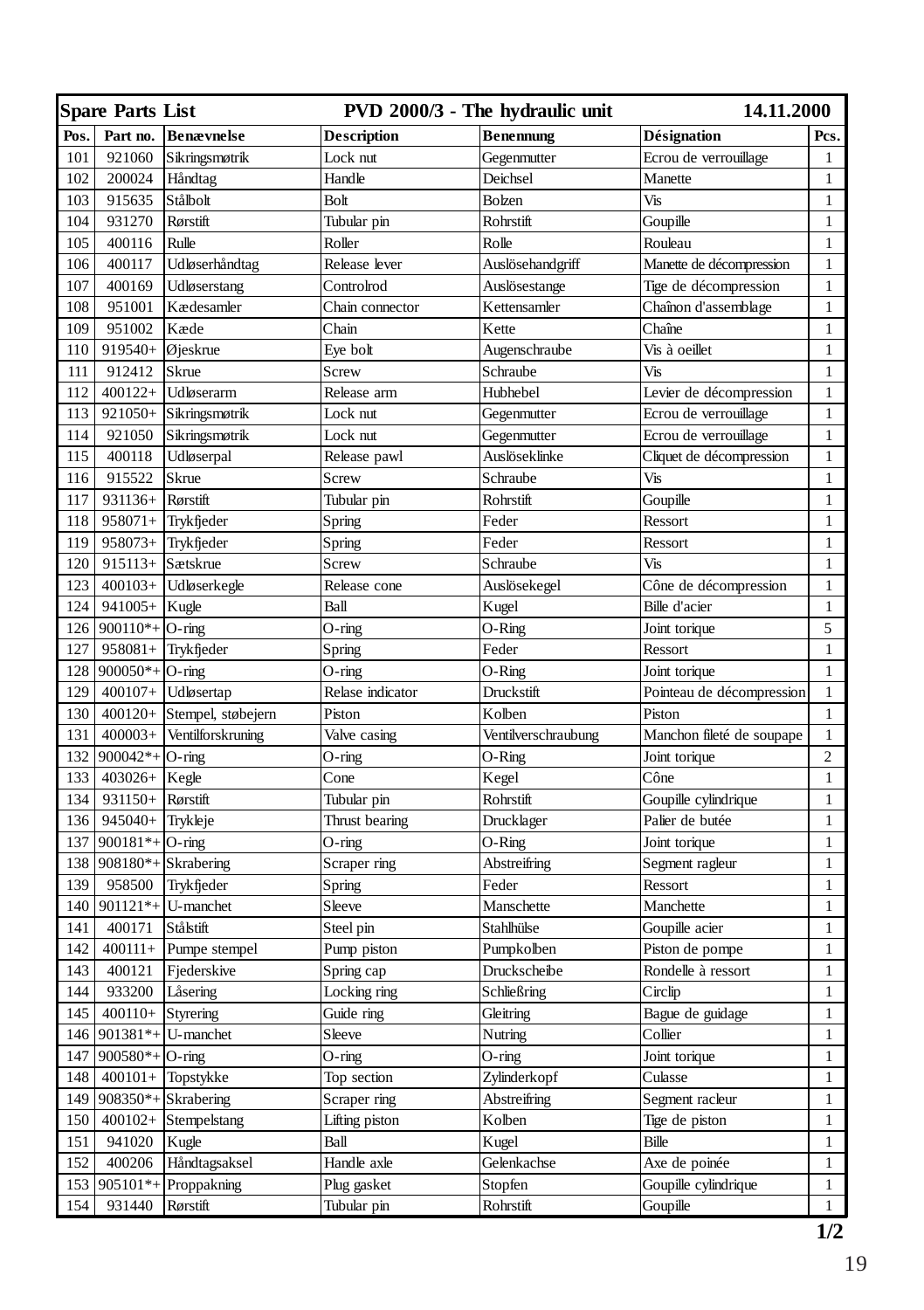## **PVD 2000/3 - The hydraulic unit**

![](_page_6_Figure_1.jpeg)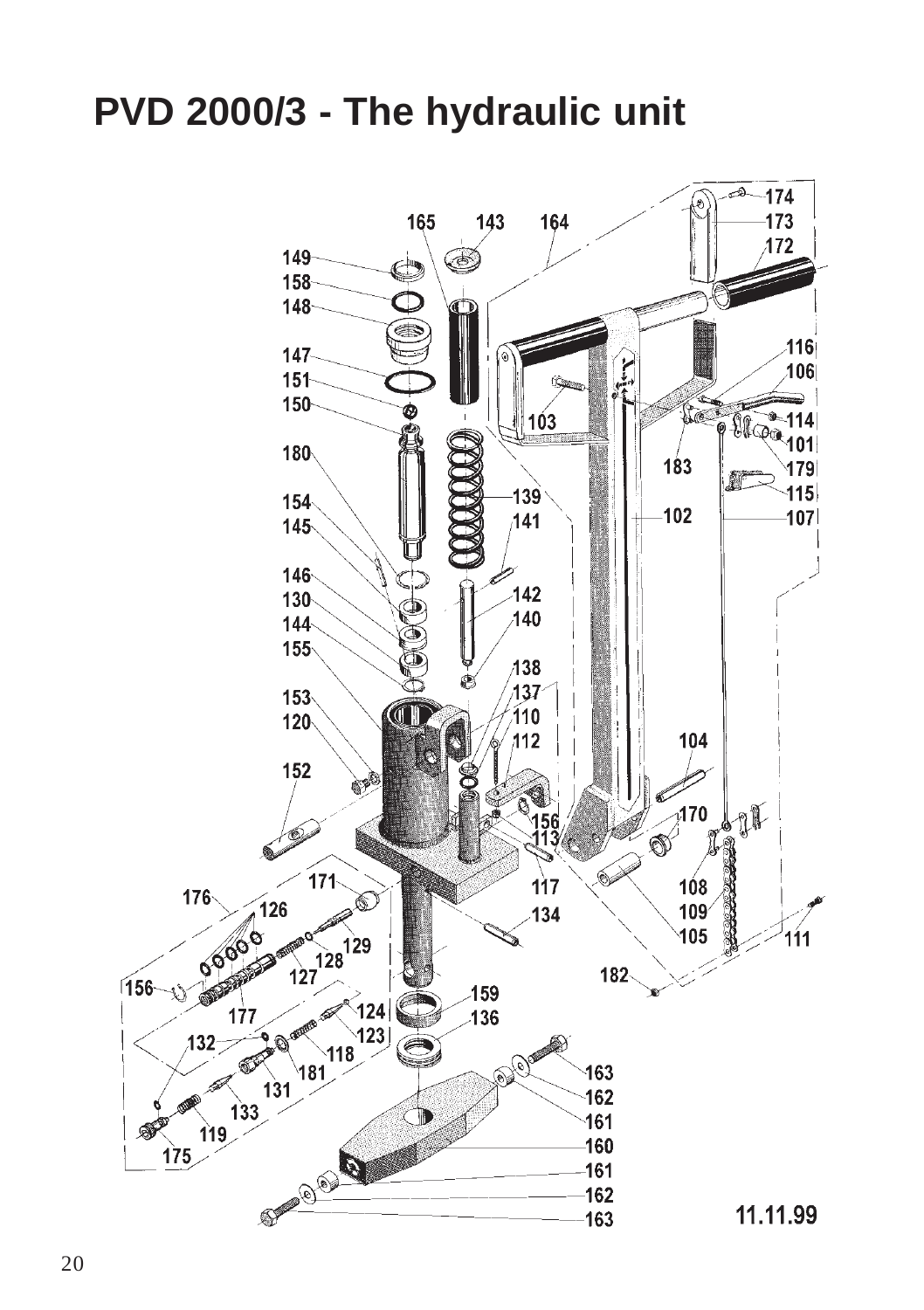| <b>Spare Parts List</b> |                    |                                                        | PVD 2000/3 - The hydraulic unit                      |                                                                          | 14.11.2000                                                                              |                |
|-------------------------|--------------------|--------------------------------------------------------|------------------------------------------------------|--------------------------------------------------------------------------|-----------------------------------------------------------------------------------------|----------------|
| Continued               |                    |                                                        |                                                      |                                                                          |                                                                                         |                |
| Pos.                    | Part no.           | Benævnelse                                             | <b>Description</b>                                   | Benennung                                                                | Désignation                                                                             | Pcs.           |
| 155                     |                    | 300019 Pumpehus                                        | Pump housing                                         | Pumpengehäuse                                                            | Corps de pompe                                                                          | 1              |
| 156                     | 933160+ Låsering   |                                                        | Locking ring                                         | Schließring                                                              | Circlip                                                                                 | $\mathbf{1}$   |
| 158                     | $900350*$ + O-ring |                                                        | O-ring                                               | $O$ -ring                                                                | Joint torique                                                                           | $\mathbf{1}$   |
| 159                     | $402337+$          | Tryklejering                                           | Thrust bearing ring                                  | Drucklager-Ring                                                          | Bague de palier de butée                                                                | 1              |
| 160                     | $403060+$          | <b>Travers</b>                                         | Thrust plate                                         | Druckplatte                                                              | Plaque de pression                                                                      | $\mathbf{1}$   |
| 161                     | 400027             | Bøsning                                                | <b>Bushing</b>                                       | <b>Buchse</b>                                                            | Douille                                                                                 | $\overline{c}$ |
| 162                     | 924121             | <b>Skive</b>                                           | Washer                                               | Scheibe                                                                  | Rondelle                                                                                | $\overline{c}$ |
| 163                     | 915240             | Sætskrue                                               | Screw                                                | Schraube                                                                 | Vis                                                                                     | $\overline{c}$ |
| 164                     | 200124             | Håndtag kpl.                                           | Handle cpl.                                          | Deichsel                                                                 | Manette cpl.                                                                            | $\mathbf{1}$   |
| 165                     | 401172             | Fjederstyr                                             | Spring handle                                        | Federführung                                                             | Guide de ressort                                                                        | $\mathbf{1}$   |
| 170                     | 400276             | Nylon bøsning                                          | Nylon bushing                                        | Nylon buchse                                                             | Douille en nylon                                                                        | $\mathbf{1}$   |
| 171                     | $906710*$ +        | Gummi-manchet                                          | Rubber sleeve                                        | Gumminutring                                                             | Manchette en caoutchouc                                                                 | $\mathbf{1}$   |
| 172                     | 400175             | Håndtagsrør                                            | Handle grip black                                    | Handgriffrohr                                                            | Tube de poignée                                                                         | $\overline{c}$ |
| 173                     | 400887             | Støbt sidegreb                                         | Side handle                                          | Seitengriff                                                              | Prise latérale coulée                                                                   | $\overline{c}$ |
| 174                     | 919624             | <b>Skrue</b>                                           | Screw                                                | Schraube                                                                 | Vis                                                                                     | $\overline{2}$ |
| 175                     | $400004+$          | Ventilregulator                                        | Valve regulator                                      | Ventileinsteller                                                         | Régulateur de soupape                                                                   | $\mathbf{1}$   |
| 176                     | 400079+            | Ventilindsats kpl.                                     | Valve insert cpl.                                    | Kassettenventil kpl.                                                     | Corps de soupape cpl.                                                                   | $\mathbf{1}$   |
| 177                     | 400002+            | <b>Ventilhus</b>                                       | Valve insert housing                                 | Kassettenventil Gehäuse                                                  | Corps de soupape                                                                        | $\mathbf{1}$   |
| 179                     | $400119+$          | Afstandsrør                                            | Spacer pipe                                          | Abstandrohr                                                              | Tube entretoise                                                                         | $\overline{c}$ |
| 180                     | 935350+            | Låsering                                               | Locking ring                                         | Schließring                                                              | Circlip                                                                                 | $\mathbf{1}$   |
| 181                     | 905120+            | <b>T</b> ætningsring                                   | Gasket ring                                          | Dichtungsring                                                            | Bague d'étanchéité                                                                      | $\mathbf{1}$   |
| 182                     | 921040             | Sikringsmøtrik                                         | Lock nut                                             | Gegenmutter                                                              | Ecrou de verrouillage                                                                   | $\mathbf{1}$   |
| 183                     | 951005             | Kædesamler                                             | Chain connector                                      | Kettensammler                                                            | Chaînon d'assemblage                                                                    | $\mathbf{1}$   |
|                         |                    |                                                        |                                                      |                                                                          |                                                                                         |                |
|                         | 890050             | Hydraulikolie, liter:                                  | Speciel oil, liter:                                  | Speziell Öl, Liter:                                                      | Huile hydraulique, Litre:                                                               | 0.25           |
|                         | 101007             | Pumpe kpl. u/ håndtag<br>Alle + mærkede dele<br>indgår | Pump cpl. without handle<br>All parts marked + incl. | Pumpe kpl. ohne Deichsel.<br>Alle + gezeichneten Teile<br>sind enthalten | Pompe complète sans<br>poignée.<br>Toutes les piéces marquée<br>$d'$ une + sont inclues |                |
|                         |                    |                                                        |                                                      |                                                                          |                                                                                         |                |
|                         | 101009             | Pumpe kpl. m/håndtag<br>Alle dele afbilledet indgår.   | Pumpe cpl. w/ handle<br>All illustrated parts incl.  | Pumpe kpl. m/ Deichsel<br>Alle gezeichneten Teile sind<br>enthalten.     | Pompe complète avec<br>poignée.<br>Toutes les piéces<br>présentées sont inclues.        |                |
|                         |                    |                                                        |                                                      |                                                                          |                                                                                         |                |
|                         | 100045             | Pakningssæt kpl.<br>Alle *- mærkede dele<br>indgår.    | Gasket set cpl.<br>All parts marked * incl.          | Dichtungssatz kpl.<br>Alle * gezeichneten Teile<br>sind enthalten.       | Jeu complet de joints<br>Toutes les piéces mar-quée<br>d'une * sont inclues.            |                |